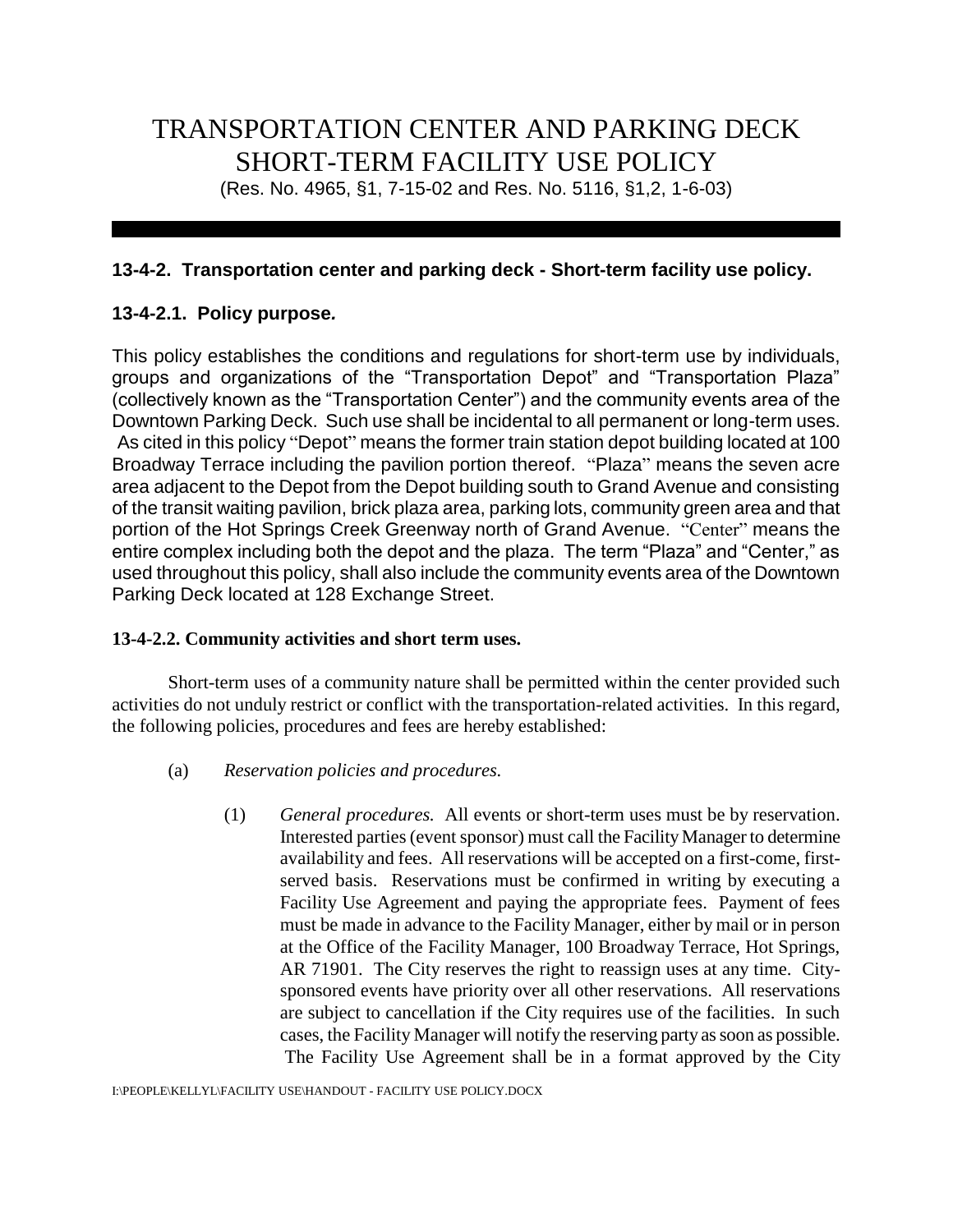Attorney.

- (2) *Reoccurring events.* Advance reservations for regular or reoccurring events or activities (e.g., farmer's market, civic group meetings, etc.) will be accepted for multiple dates within a calendar year as specified below. Once approved, such reservations must be resubmitted in January of each year. After reviewing each request, the City shall allocate space in as equitable a manner as possible based on the total requests received. Unless otherwise approved by the Board of Directors, use of the facilities by any particular event or activity sponsor shall be limited as follows:
	- a. twelve (12) events per year of no more than one (1) day duration each event; or
	- b. four (4) events per year of no more than three (3) days duration each event; or
	- c. two (2) events per year of not more than five (5) days duration each event; or
	- d. one (1) event per year of not more than seven (7) days duration.

In order to ensure equitable availability of depot meeting facilities, use by any person/group may be limited at the discretion of the Facility Manager.

- (b) *Facility Use Fees and Deposits*.
	- (1) *Facility Use Fees.* Event sponsors shall pay the facility use fees as established by Exhibit C hereto.
	- (2) *Non-Profit Rate*. Non-profit organizations and government agencies shall pay one-half the established rate as indicated above. Non-profit status must be evidenced by IRS certification as a non-profit.
	- (3) *City Use*. City of Hot Springs staff, boards, commissions or committees shall not be charged for city business related use during normal business hours (8:00 a.m. -- 5:00 p.m., Monday -- Friday, excluding holidays). Use by City of Hot Springs staff, boards, commissions or committees for City related activities after hours shall be paid by the user department at the non-profit rate. Provided, however, that the clean-up fee or security deposit shall not be required for any City business related use.
- I:\PEOPLE\KELLYL\FACILITY USE\HANDOUT FACILITY USE POLICY.DOCX (4) *Fee Payment*. Fees and deposits are due at the time of reservation and must be received by the Facility Manager at least seven (7) business days prior to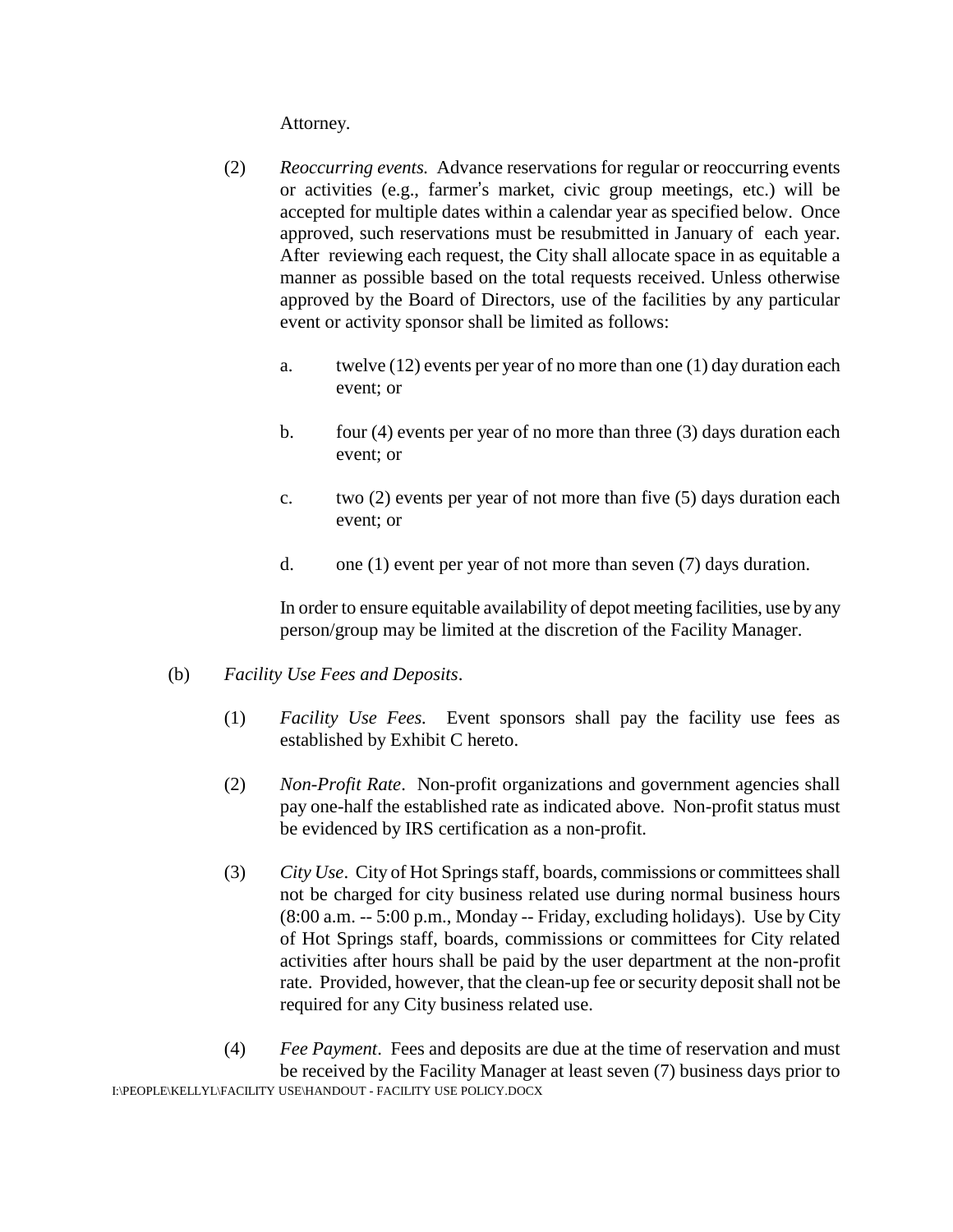the event. Until the Facility Use Agreement is executed and the event fee and deposit are received by the Facility Manager, the reservation is not confirmed and cannot be held.

- (5) *Refund of deposit.* Refunds of plaza area deposits in full will be made only in the following situations:
	- a. Upon satisfactory inspection of the area used by city staff *48 hours* after the event. If the facility requires any clean up by city crews whatsoever, the deposit will be forfeited.
	- b. Upon notification, in writing, of cancellation by the sponsoring organization no less than seven (7) calendar days prior to the scheduled event.
	- c. Upon cancellation due to inclement weather or other "acts of God."
- (6) *Fee Waiver.* The fees as established herein may not be waived by any city staff member including but not limited to the Facility Manager and City Manager.
- (c) *Concessions.* Concession booths or trailers may be used within the plaza area upon approval by the facility manager. Concessions may only be operated by the event sponsor. The city reserves the right to operate, by franchise or otherwise, concession booths or trailers. Concessions booths or trailers shall pay a use fee of \$20.00 per day per trailer or booth. as permitted pursuant to Section VII. All concession booths or trailers shall comply with the applicable regulations of the Arkansas State Board of Health and must have the appropriate state license. No concessions, except as authorized by Section VI hereof, may be operated in the depot.
- (d) *Alcoholic Beverages*. The use or sale of alcoholic beverages of any type in the Depot or Plaza area is prohibited except as provided hereinafter. The City Manager may permit the sale or use of beer or wine on a case-by-case basis under such guidelines as the City Manager may prescribe. If approved, all such wine or beer sales or use must be conducted in accordance with the rules and regulations and under proper permit of the Arkansas Alcoholic Beverage Control Division of the Department of Finance and Administration.
- (e) *Security.* Each event sponsor shall be responsible for providing, at their expense, such security personnel as may be required by the Hot Springs Police. In this regard, the event sponsor may be required to submit a security plan to the Hot Springs Police Department not less than five (5) business days prior to the event. Whenever the sale or consumption of alcoholic beverages (beer or wine) has been approved, the security personnel must be certified law enforcement officers.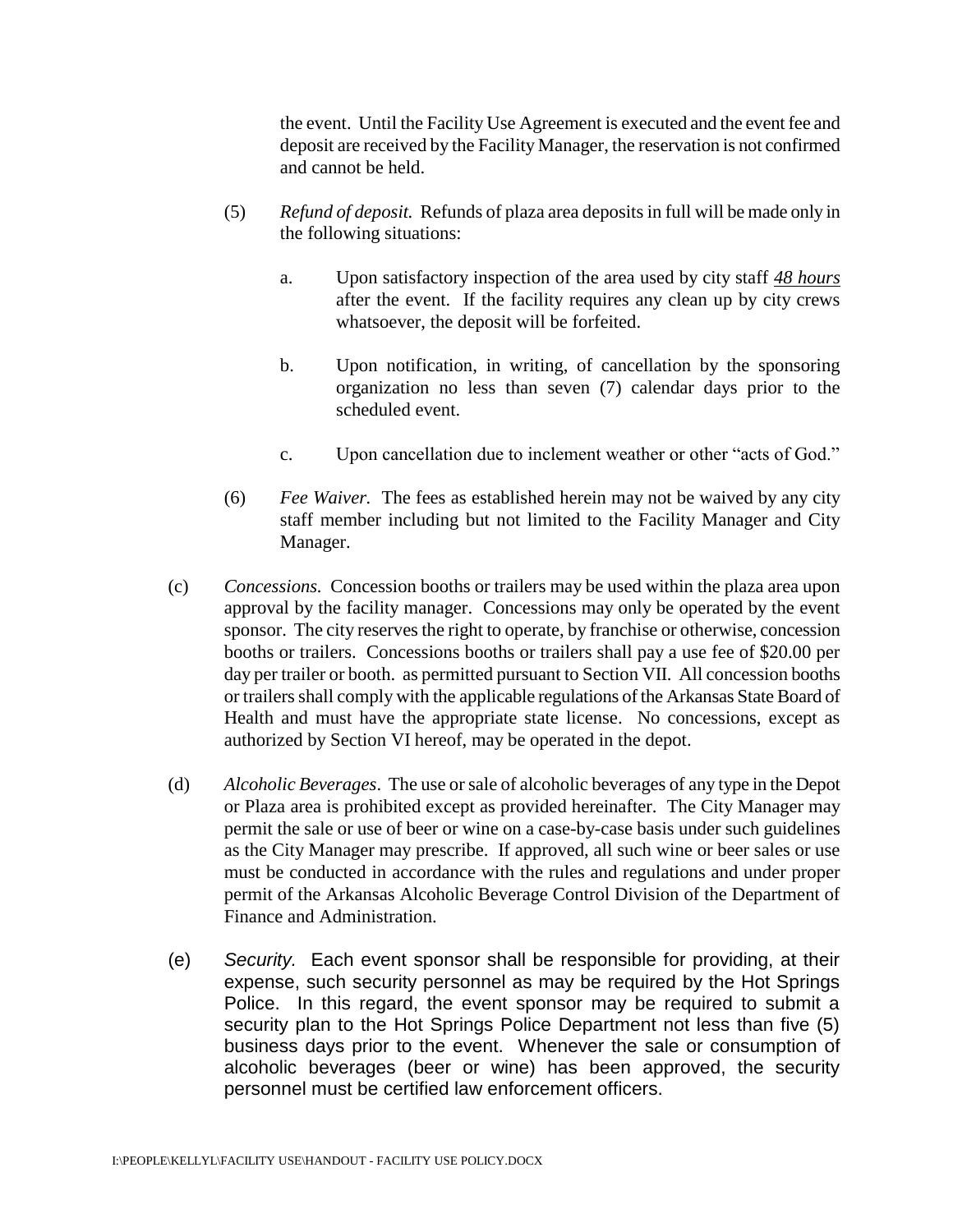- (f) *Sanitation.* The event sponsor shall provide, at the sponsor's expense, such additional sanitation facilities (trash collection and porta-potties) as may be needed to service the planned event. Arrangements for trash collection shall be made with the City of Hot Springs Sanitation Department not less than five (5) business days prior to the event.
- (g) *General Use Policies.* The following general policies shall apply to use of the plaza and depot.
	- (1) *Supervision Required*. Sponsors must provide adequate supervision of group activities to ensure that orderly conduct is maintained at all times. At all assemblies of minors, there must be at least one adult for every 20 minors.
	- (2) *Breakage*. Breakage or damage of any center amenities must be paid by the event sponsor at replacement cost.
	- (3) *Closing Hours*. All functions within the plaza shall close not later than 12:00 midnight, unless otherwise permitted. Meetings and programs in the depot must be held during such hours as may be established by the Facility Manager.
	- (4) *Behavior*. No intoxicants, narcotics, or alcoholic beverages, nor any person(s) under the influence of same shall be permitted on the premises; neither shall profane language, gambling, quarreling, or fighting be tolerated except as permitted pursuant to Section VII.
	- (5) *Liability Insurance*. If insurance is desired for event participants, spectators, personal property, etc., the event sponsor will be responsible for the same. No event insurance is provided by the City.
	- (6) *Admission Fees*. Gate or admission fees charged to event participants by any sponsor must be approved by the Facility Manager. The City shall receive five percent (5%) of all such gate or admission fees.
	- (7) *Electrical Facilities*. Under no circumstances shall any reserving party make any structural or electrical alterations to center facilities. No special wiring shall be permitted which exceeds the established voltage.

The conventional electrical outlets are available for use at the designated level of capacity. The use of adapters for accommodating feeder extensions is prohibited. Event sponsors must contact the Facility Manager for information concerning special wiring needs.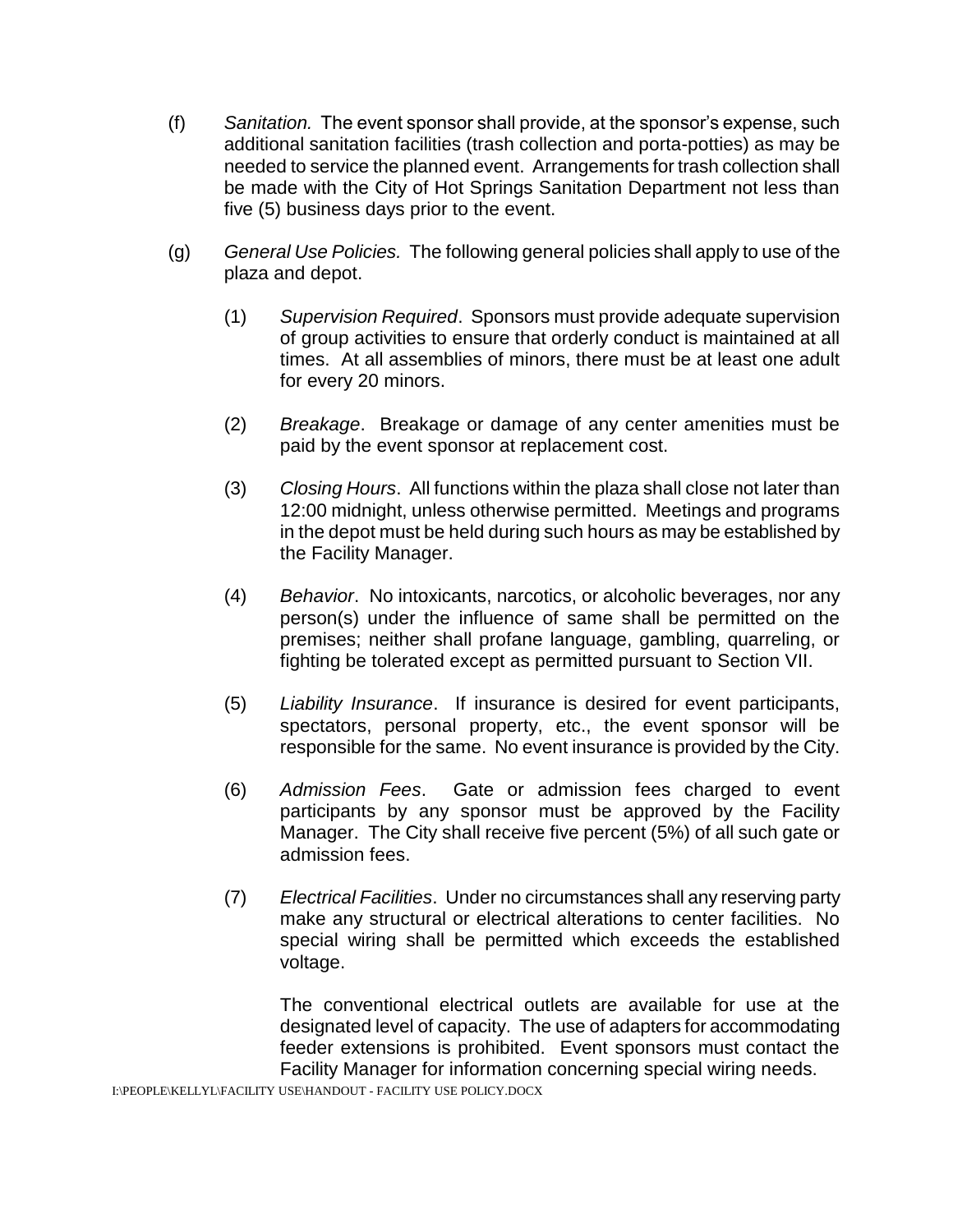- (8) *Local Laws*. The event sponsor agrees to abide by all City regulations and local ordinances regarding use of public property. Failure to comply with these policies and procedures may result in denial of further use of the facilities.
- (9) *Equipment Storage*. Storage of any kind of equipment or materials belonging to individuals or groups in center facilities is prohibited except when under the direct care and custody of the event sponsor.
- (10) *City Personnel*. Request for services of City personnel to assist with events must be secured by the event sponsor through the Facility Manager not less than seven (7) days prior to the event. Such services will be accomplished if resources and time constraints permit.
- (11) *Facility Conditions*. Reservations entitle users to existing areas in an "as is" condition.
- (12) *Sales*. The depot public meeting room and pre-function area may not be used for the sale of goods or merchandise, or for any pecuniary purpose.
- (13) *Smoking Prohibited*. Smoking is not permitted in the depot.
- (14) *Food and Drink*. Food or drink is allowed in the Depot only with the approval of the Facility Manager.
- (15) *City Staff*. The City reserves the right to have a member of its staff present at any scheduled event.
- (16) *Maximum Capacity*. Event attendance is limited to the number allowed under the fire prevention code. Maximum attendance for the depot large meeting room is sixty-seven (67).
- (17) *Furniture*. No physical changes are allowed except for the rearrangement of furniture in the depot meeting rooms. Furniture must be returned to its initial configurations after the meeting is over.
- (18) *Additional Policies*. Additional policies and procedures may be imposed as deemed necessary by the City Manager or Board of Directors.

I:\PEOPLE\KELLYL\FACILITY USE\HANDOUT - FACILITY USE POLICY.DOCX (h) *Street Closing.* The Facility Manager is hereby authorized, upon request by an event sponsor, to close that portion of Orange Street as well as all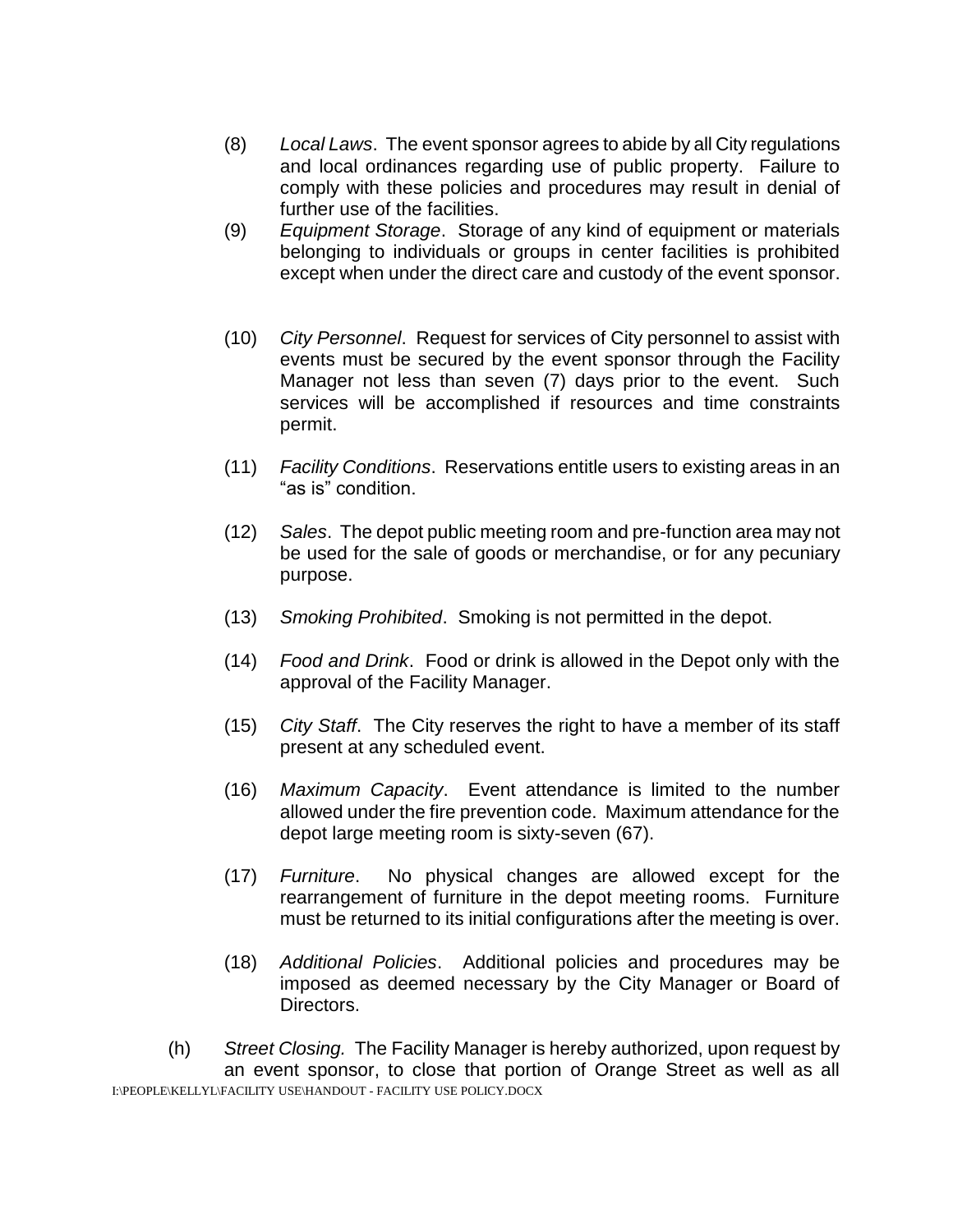driveways within the Plaza area to protect event attendees and pedestrians. Provided however, that access for transit and emergency vehicles shall be provided at all times and no event activities, parking or staging shall be permitted on Orange Street or the transit bus lane within the plaza area.

- (i) *Non-Discrimination.* The center facilities will be available to anyone regardless of the content of their meeting or of the beliefs or affiliations of the sponsors on an equitable basis. Use by the public does not imply endorsement or approval by the City of Hot Springs of the beliefs, positions or actions of anyone or group using the facilities. The City reserves the right to request a statement or outline of event programs.
- (j) *Appeals.* An organization denied the use of the center facilities may appeal to the City Manager for reconsideration by submitting a written appeal describing the nature of the appeal and including the name, address, and telephone number of the responsible individual, and the name of the organization. The City Manager will issue a decision within thirty (30) days of the request.

#### **13-4-2.3. Policy waiver.**

The Board of Directors reserves the right to waive any provisions of this policy in unusual or unique circumstances when strict adherence would not be in the best interest of the public generally. These management policies prohibiting the use and sale of alcoholic beverages may be waived by the City Manager to permit the sale or use of beer or wine on a case-by-case basis under such guidelines as the City Manager may prescribe.

#### **13-4-2.4. Coordination.**

This policy shall be used in conjunction with such special events policy and property management policy as may now or hereafter be adopted by the Board of Directors.

#### **13-4-2.5. Exhibits.**

The following are exhibits hereto:

Exhibit A -- Transportation Depot site plan depicting areas available for short and long term use.

Exhibit B -- Transportation Plaza site plan depicting areas available for daily rental; and

Exhibit C – Transportation Center & Downtown Parking Deck Fees.